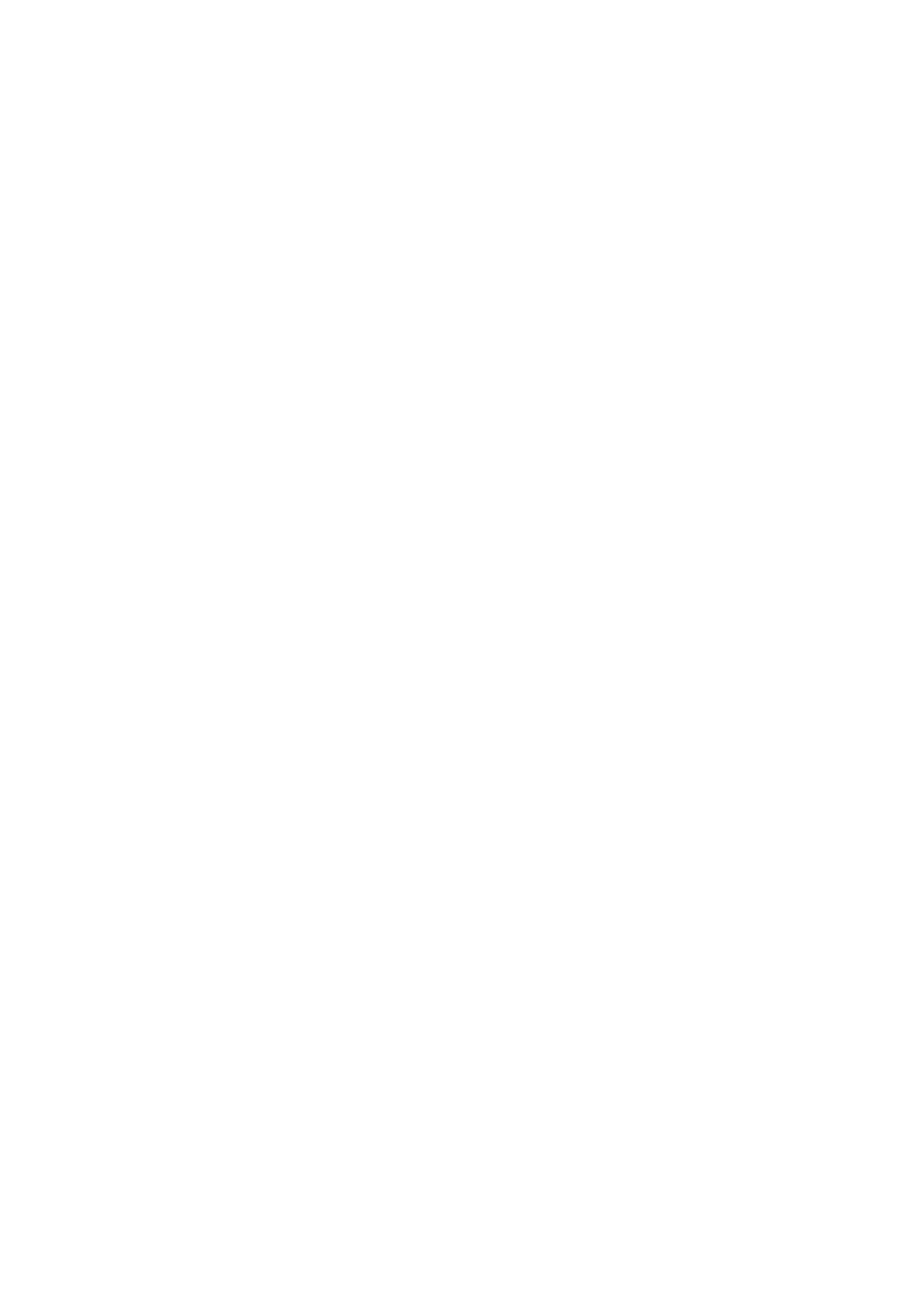This implies the active regions of such lasers to include a single QW with the width less than the above found  $h_c$ . At higher x, the critical thickness diminishes to  $h_c \approx 0.9$  nm in the case of pure InAs/GaAs.



**Fig. 1.** Critical thickness *hc* of a single pseudomorphic In<sub>x</sub>Ga<sub>1-x</sub>A<sub>s</sub> layer grown on either (001)InP or (001)GaAs substrate as a function of (a) alloy composition and (b) bandgap of bulk unstrained semiconductor. Dash-dotted line marks the composition of the alloy latticematched to InP. Vertical arrow indicates the bandgap corresponding to the emission wavelength of 1.55 μm.

The critical thicknesses of  $In_xGa_{1-x}As$  grown on InP and GaAs becomes  $h_c \approx 5.5$  nm at the InAs molar fraction  $x = 0.26$ . For layers with  $x > 0.26$  grown on InP substrates, the critical thickness rises up and goes to infinity at  $x = 0.53$  corresponding to InGaAs lattice-matched with InP and then decreases monotonically to the value  $h_c \approx 2.8$  nm for InAs/InP.

Figure 1b shows  $h_c$  plotted as a function of bandgap of unstrained In<sub>x</sub>Ga<sub>1-x</sub>As. The vertical arrow in the figure indicates the bandgap corresponding to the emission wavelength of 1.55 μm. At this bandgap,  $h_c \approx 50$  nm, i.e. a quasi-bulk single layer may be chosen as the active region of light-emitting device with such wavelength. The latter estimate is based, however, on the spectral properties of the bulk unstrained  $In_xGa_1$ <sub>x</sub>As alloys. In practice, thin single and multiple QWs (SQWs and MQWs) are employed in the laser diodes. Here, the lattice constant mismatch and the electron/hole quantum confinement result in the optical transition energies remarkably higher than the bandgap of the bulk materials. To compensate the joint effect of strain and quantum confinement, the QWs with increased Indium content are exploited. Estimates show that the bandgap of the bulk  $In_xGa_{1-x}As$  should be shifted to ~0.6-0.7 eV ( $x = 0.57$ -0.67), depending on QW width. This corresponds to  $h<sub>c</sub>=10-60$  nm that limit the allowable widths of the QWs used in the device structures.

To analyze wafer bow, we have considered a representative heterostructure containing five strained 4 nm InGaAs QWs sandwiched between other lattice-matched layers, which were grown on a 350 μm (001) substrate made of either GaAs or InP. As the substrate thickness is much larger than the total thickness of the whole heterostructure, only the total thickness of the strained QWs but not the individual thicknesses of other layers is expected to determine the bow value. Figure 2 shows the wafer curvatures *K* as a function of the  $In_xGa<sub>1-x</sub>As composition$ estimated by the approach mentioned in Sec. 2. The structure lattice-matched with InP provides zero curvature, whereas positive and negative curvatures correspond to the concave and convex wafer bending, respectively. The curvature of the structure with  $x = 0.22$  grown on GaAs substrates is:  $K = -15$  km<sup>-1</sup>. That of the structures with  $x = 0.57$ -0.67 grown on InP, suitable for QW-based optoelectronic devices operating in the 1.55 μm spectral range, is varied between -2 and  $-10 \text{ km}^{-1}$ .

A typical stage of the post-growth processing of semiconductor laser diodes is thinning of the substrate to ~100-120 μm prior separation of the wafer into individual laser bars. In this

280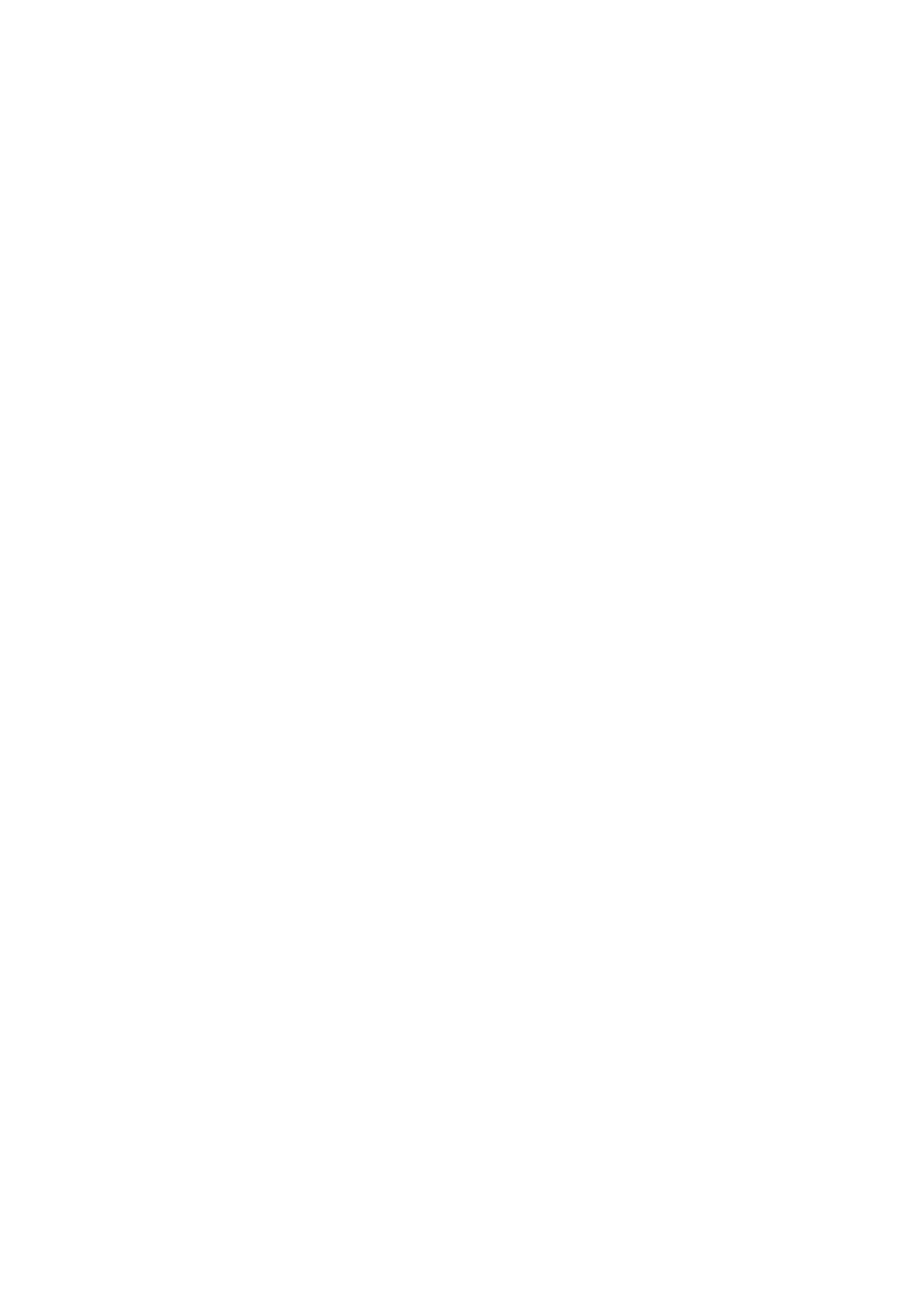becomes shifted to higher *x* compared to that of the structure with the lattice-matched In0.53Ga0.47As barriers. In particular, the critical QW number in the practically interesting range  $x = 0.57$ -0.67 is predicted to vary from 6 to infinity. So, the use of the strain-compensated MOW structure enables substantial increase in the allowable number of QWs to be grown without stress relaxation.



**Fig. 3.** Critical QW number in a pseudomorphic MQW structure on (001)InP substrate as a function of InGaAs composition:  $1 -$  structure with the OW barriers lattice-matched with InP,  $2$  – structure with strain-compensating In<sub>0.40</sub>Ga<sub>0.45</sub>Al<sub>0.15</sub>As barriers. Dash-dotted line marks the material lattice-matched with InP. Grey solid line indicates the quasi-matching conditions corresponding to zero effective stress (see text for details).

The advantages of strain-compensated structures resulting from possibility of controlling the quasi-matching of lattice constants ( $\sigma_{\text{eff}} = 0$ ) are evident, if the mismatch stresses in both QWs and barriers are not so high. At high stresses, alternative relaxation mechanisms come into the play, like those studied in [22], leading eventually to extended defect formation. Determination of the workability range of strain-compensated structures is a task for future studies.

### **5. Conclusions**

Using the energy-balance approach extended to the case of multi-layer heterostructures, we have estimated critical thickness and wafer bow for a set of pseudomorphic InGaAs-based structures on (001)GaAs and (001)InP substrates, close to those used for fabrication of lightemitting devices. For this purpose one of the model parameters, namely the dislocation core radius, has been adjusted to fit the critical thickness of the InAs layers on (001)GaAs substrate measured precisely during molecular beam epitaxy growth.

The estimates of the critical thicknesses provided for single  $In_xGa_{1-x}As$  layers may serve as guideline for the choice of the width and composition of strained InGaAs QWs suitable for light emission in a practically important spectral ranges, on the one hand, and free from stress relaxation, on the other hand. The wafer bending predicted for a typical MQW structure is found to be rather substantial, which should be taken into account in post-growth processing of optoelectronic devices, such as light-emitting diodes and laser diodes.

Critical QW numbers corresponding to the onset of stress relaxation have been estimated for typical InGaAs MQW active regions of the laser diodes with the lattice-matched and straincompensated barriers. The In<sub>x</sub>Ga<sub>1-x</sub>As composition "window" suitable for growth of relaxationfree MQW structures with a large number of QWs has been identified. The shift of the "window" predicted for the strain-compensated structure is controlled by quasi-matching conditions corresponding to zero effective stress.

282